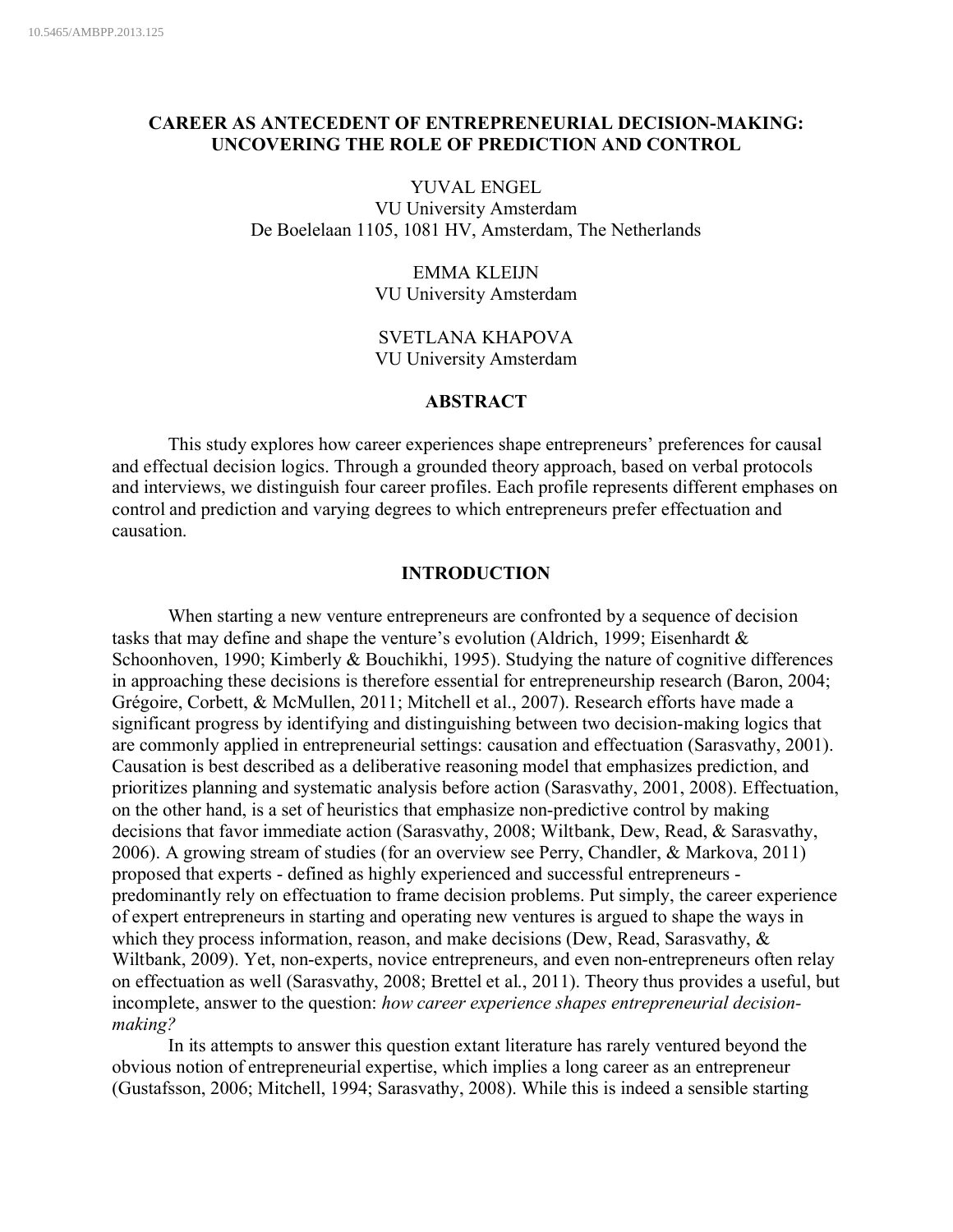point, such narrow view on entrepreneurial experience per se may blind us from other forms of career experience that may be no less conducive to effectuation. For instance, the fact that effectuation was induced from the study of expert entrepreneurs does not necessarily mean that effectual principles are an exclusive feat of experts (Read & Dolmans, 2012). As a matter of fact, Sarasvathy (2008) concedes that both effectuation and causation are integral parts of human reasoning and are ubiquitous in domains other than entrepreneurship. In other words, while past research has consistently showed that career experience is a key factor shaping entrepreneurial cognition, our understanding of it remains limited to the confines of entrepreneurial expertise. This failure to distinguish more clearly how career experiences that predate entrepreneurial entry may influence entrepreneurial cognition echoes louder when acknowledging that the vast majority of entrepreneurs emanate from employment in established firms and thus lack any prior entrepreneurial experience (Sorensen & Fassiotto, 2011). In fact, a case can be made that we actually understand very little about the antecedents of effectuation and causation.

In the current paper we advance the investigation of how careers influence entrepreneurial decision-making. We argue that, as commonly assumed by Sarasvathy and colleagues (e.g., Dew et al., 2009; Sarasvathy, 2008), it is indeed career experience that drives entrepreneurs' preference for a certain decision-making logic. However, we deviate from the implicit assumption that career experience exclusively refers to experience as an entrepreneur. Instead, we explicitly attend to a set of career properties that are not necessarily related to the task of establishing new ventures. Using a grounded theory approach, we inductively identify several such properties through in-depth interviews and verbal protocol analysis with 28 Dutch entrepreneurs. In addition, we build on insights from contemporary career theory (Sullivan & Baruch, 2009) to show that some of the defining characteristics of the entrepreneurial experience itself such as uncertainty, emergence, improvisation, and enactment (cf. Morris, Kuratko, & Schindehutte, 2011) are omnipresent in careers long before an individual decides to become an entrepreneur (e.g., Weick, 1996). In fact, our analysis demonstrates that the dimensions of prediction and control (Wiltbank et al., 2006), which underlay effectuation and causation (Sarasvathy, 2008), are also fundamental to the ways in which individuals manage their careers.

This study makes several contributions. First, we address the question of how entrepreneurs obtain their cognitive structures (Mitchell et al., 2007). Thus, the study expands our knowledge on the antecedents of entrepreneurial decision-making, and in particular of effectuation (Sarasvathy, 2008), by illustrating how a preference to use a certain decision logic is rooted in general practices of career enactment over time. We thereby expect to clear some of the ambiguity that still subsists around the source and nature of entrepreneurs' cognitive differences (Grégoire et al., 2011). Furthermore, we respond to calls to distinguish between antecedents of entrepreneurial cognition as they relate to the very experience of entrepreneurship (Grégoire et al., 2011). Third, the study contributes to career research by illustrating how certain career properties are anchored and can ultimately be traced back to either the logic of prediction or the logic of control (cf. Wiltbank et al., 2006). Finally, by introducing contemporary career theory to the study of entrepreneurial cognition we heed the recent call to build links between career studies and entrepreneurship (Sorensen & Fassiotto, 2011).

### **THEORETICAL BACKGROUND**

The overarching conceptual differentiator between effectuation and causation is one's view of the future as it relates to different degrees of predictability and controllability. Wiltbank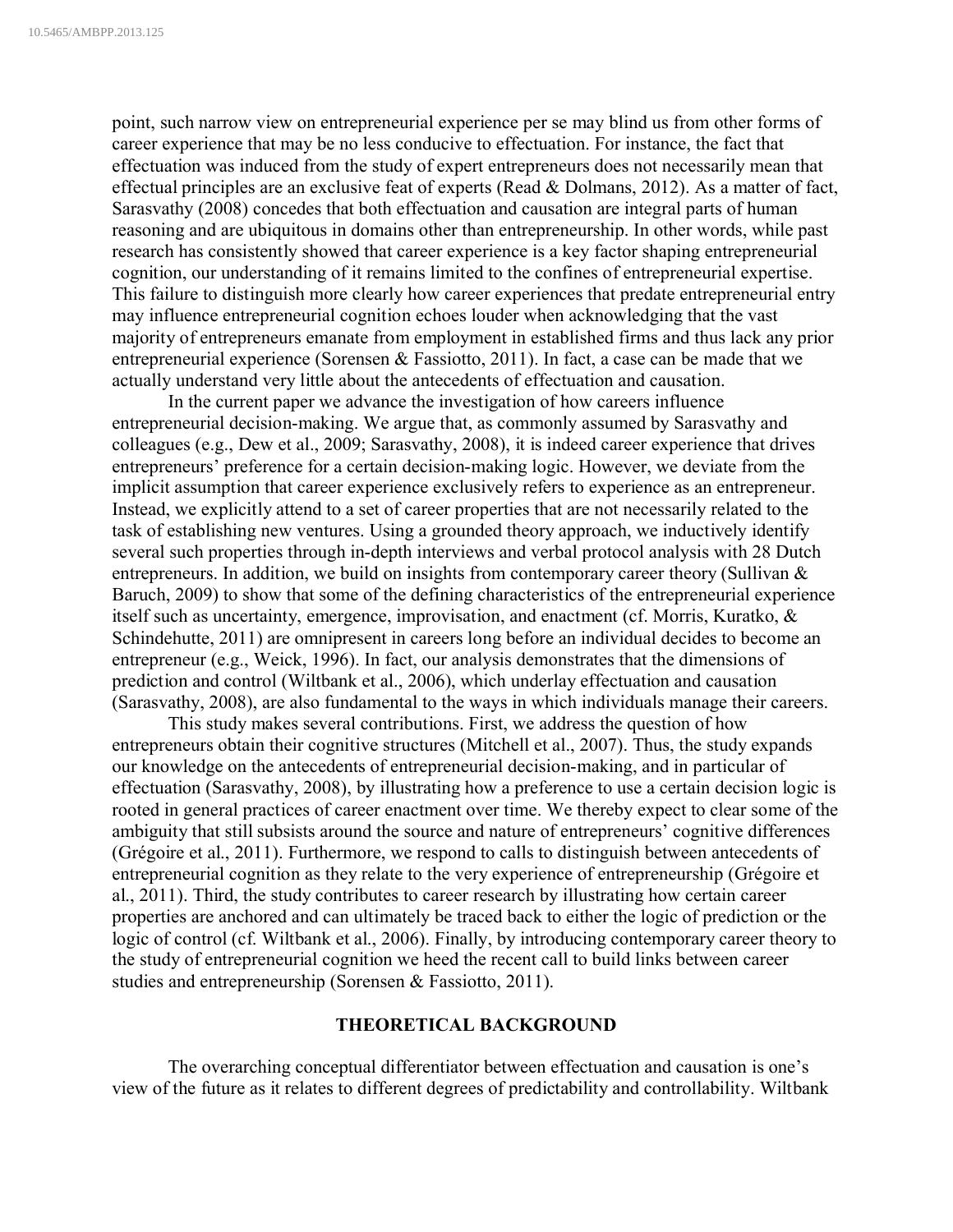et al., (2006) suggest that effectuation can be classified as a decision logic that enables nonpredictive control while causation highlights control through prediction. They go on to argue that prediction and control are independent orthogonal dimensions and can therefore generate a framework of four possible logics. This means that effectuation and causation can be seen as extreme positions while their elements can be blended to create two 'hybrid' decision logics. Each decision making logic is therefore reflecting different emphases on control and prediction and yielding different behavioral responses with respect to one's (1) basis for taking action; (2) predisposition toward risk and resources; (3) predisposition toward outsiders; and (4) predisposition toward unexpected contingencies (Sarasvathy, 2001; Dew et al., 2009).

Entrepreneurship scholars increasingly note that, like other properties of decision making, different emphases on prediction and control are likely to be determined by one's prior career experience (Cyert & March, 1963; Gabrielsson & Politis, 2011; Gunz & Jalland, 1996; Sarasvathy, 2008; Ucbasaran, Westhead, & Wright, 2009). For example, when facing a decision task, individuals neither comprehensively search for, nor accurately interpret, all available options and subsequent consequences because their cognitive capacity is limited (March & Simon, 1958; Simon, Houghton, & Aquino, 2000). Instead, they can be expected to rely on simplified cognitive models that originate from past experiences (Fern, Cardinal, & O'Neill, 2012; Gunz & Jalland, 1996). Put differently, individuals tend to repeat the things they learned and exploit the knowledge they possess, with the result being that decision-making is primarily a function of prior experience (Politis, 2005; Ronstadt, 1988).

Thus, in this paper we explicitly focus on entrepreneurs' careers, viewing them as a vehicle of experience accumulation and an important predictor of an entrepreneur's preference for causal or effectual decision-making. Careers are defined as "an individual's work-related and other relevant experiences, both inside and outside of organizations, that form a unique pattern over the individual's life span" (Sullivan & Baruch, 2009: 1543). Thus, one's career conveys not only a description of positions held, but also consists of the total experience of an individual's working life (Gabrielsson & Politis, 2011). We can therefore expect to identify some stable patterns between entrepreneurs' prior career experience and their preferred decision-making logic, with different career experiences leading to different preferences (Gunz & Jalland, 1996).

### **METHODS**

### **Research Strategy**

The study was exploratory in that we knew what the key constructs (i.e., career experience, effectuation, causation) were, but not the specific variables and relationships between them. In addition, as the phenomenon in question was not previously investigated, our objective was to build theory rather than test theory (Eisenhardt, 1989). Accordingly, a grounded theory approach (Glaser & Strauss, 1967) was adopted.

#### **Sample**

Our sample consisted of 28 entrepreneurs, all of which are firm founders and/or owners of at least one business. Participants were required to have at least five years of work experience, either as employees, or as self-employed.

#### **Data Collection**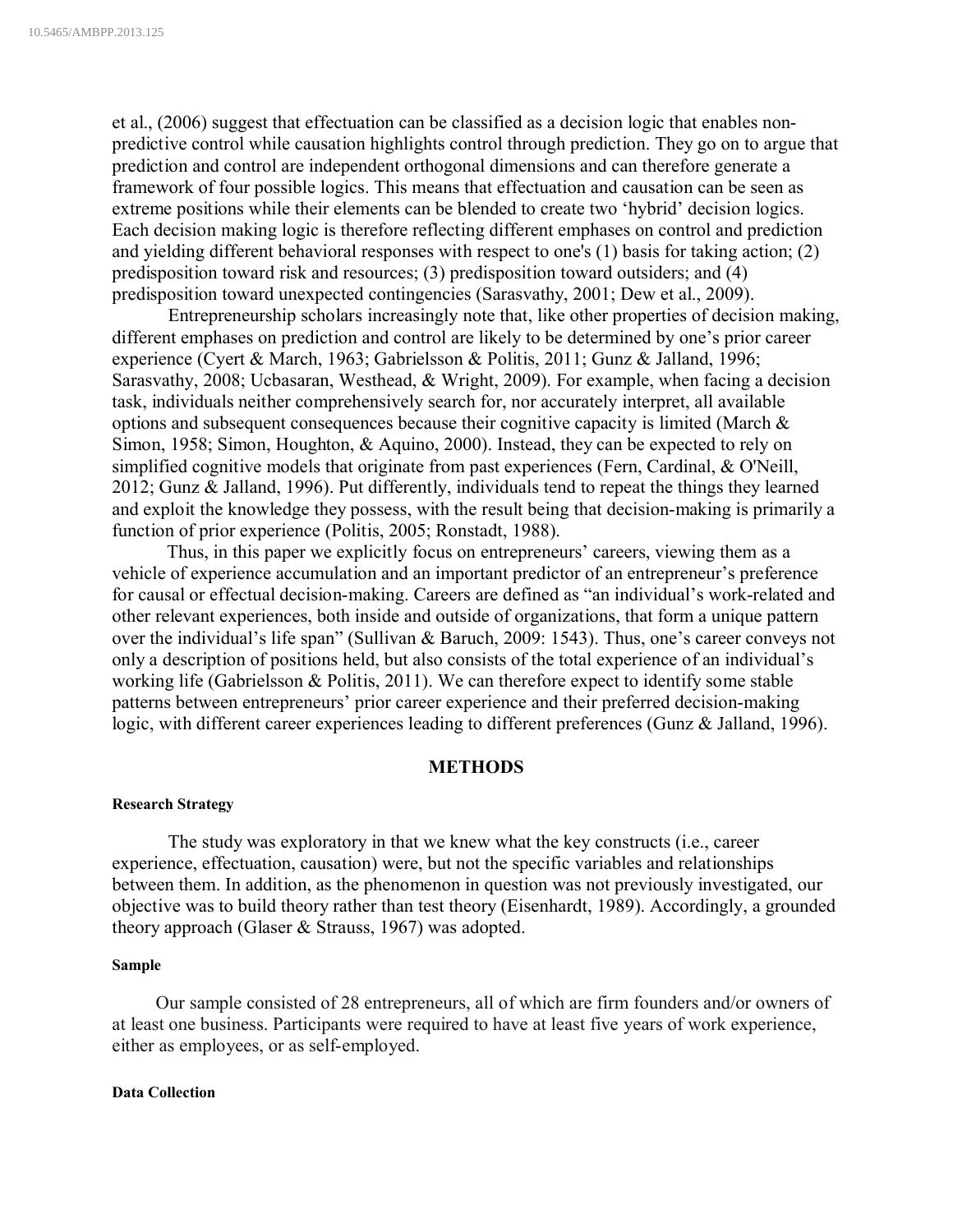Data collection efforts consisted of 27 face-to-face interviews and one telephone interview. In order to collect data on both the respondents' decision-making preference and their careers, the interview procedure was divided in two distinct parts. The first part involved a think-aloud verbal protocol (Ericsson & Simon, 1993), in which the respondents were asked to continuously think aloud as they were faced with decision-making assignments common to setting up a new venture (cf. Sarasvathy, 2008). After completion of the verbal protocol, a semi-structured interview was held with each respondent on his or her career. Interviews were chosen as method of data collection in this part in order to efficiently collect rich empirical data that could be used for comparative work (Saunders, Lewis, & Thornhill, 2007). The interview protocol was designed to elicit a detailed and lengthy chronological narrative of the respondents' career, starting from their education until setting up their (latest) venture.

#### **Data Analysis**

Similar to our data collection, we decided to analyze the part on decision-making and the part on career behavior separately as this would ease the analysis process without influencing its final outcome. First, we coded the verbal protocols. We developed a coding scheme based on the inducted elements from the qualitative analysis by Sarasvathy (2008: 33-38). Since our objective was to merely determine the respondents' orientation in decision-making, we were able to use these pre-set elements. Based on the counts of codes in each transcript for the two decisionmaking logics, we labeled the respondents as either having a propensity towards effectual reasoning, causal reasoning, or no preference at all.

Afterwards, we continued with coding the career stories of our respondents following an inductive, grounded theory development process (Corbin & Strauss, 1990; Glaser & Strauss, 1967).

### **FINDINGS AND DEVELOPMENT OF PROPOSITIONS**

Our analysis of entrepreneurs' prior career experience and their preferred decisionmaking logic suggested four career profiles. The conceptual framework presented here begins with defining and illustrating the concepts that emerged from this research: (1) career goal orientation and (2) investments in career capital. Career goal orientation refers to the extent to which an individual sets, and pursues specific predetermined career goals (cf. Gould, 1979). Investments in career capital refer to the extent to which an individual engages in activities aimed to accumulate career capital (cf. Parker, Khapova, & Arthur, 2009). Similar to the framework of Wiltbank et al. (2006), these career properties are not an 'either or' proposition, but rather consist of both continua. Hence, combinations of the two dimensions yield four career profiles, which will be discussed in turn.

#### **Quadrant 1 – The Navigators**

The individuals in this first quadrant maintained a high goal oriented strategy for building their careers and a low emphasis on actively increasing their career capital. We name them *navigators* as they solely navigated their way towards their predetermined goals. All individuals in this category had set themselves clear long-term goals to reach in their career, such as becoming a senior publisher or director of finance at their employing organization. Once determined, they engaged in focused and persistent pursuit of these goals. Concurrently, they did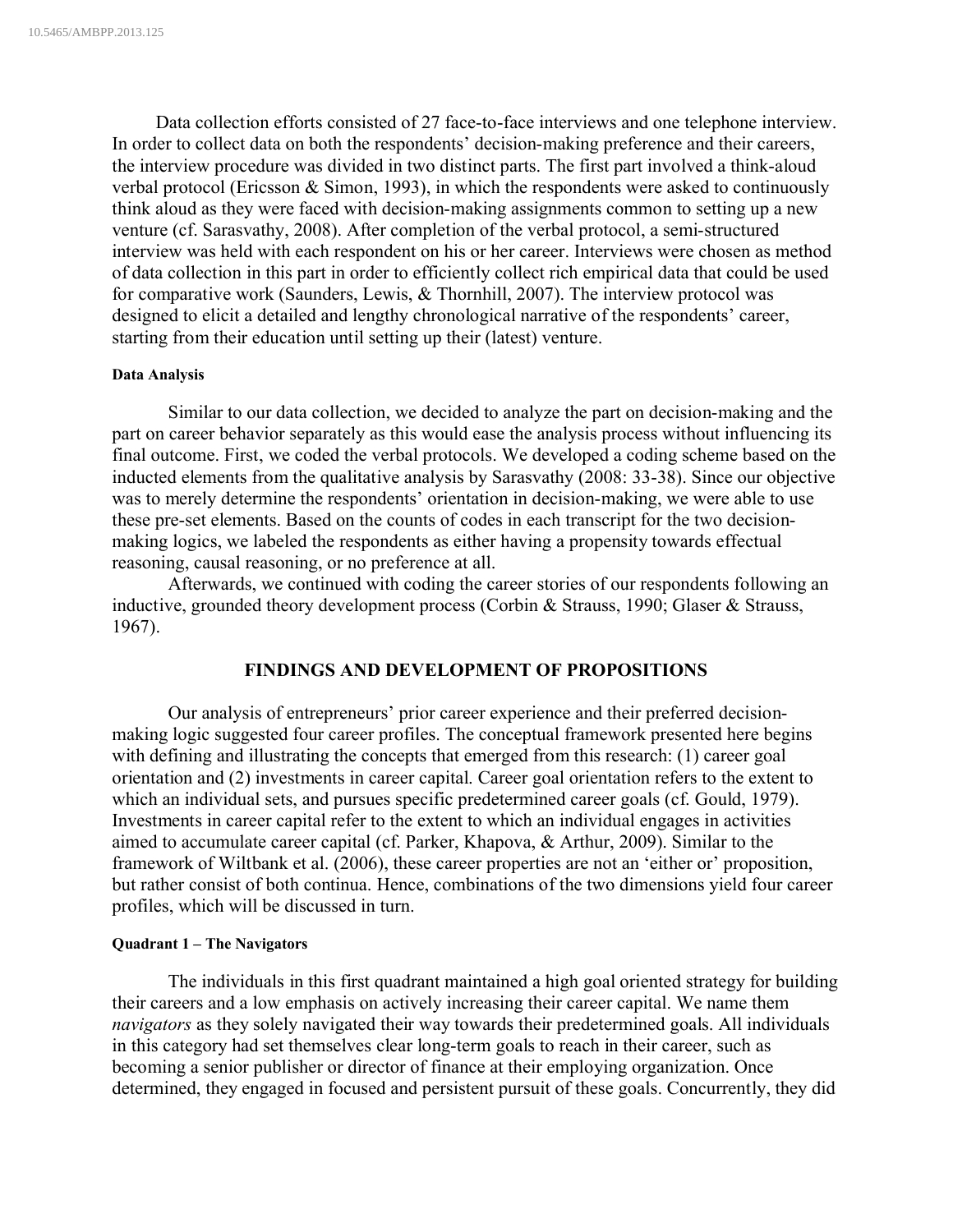not show any consideration to increasing their career capital in general. In line with the framework of Wiltbank et al. (2006), this career behavior is based on a high level of prediction and a low level of control. Results of the verbal protocol showed 68 per cent of all statements made by the entrepreneurs with this career profile were statements of causation. In other words, these entrepreneurs had a propensity to employ causal reasoning when faced with the task of setting up a new venture. Therefore we suggest:

*Proposition 1: Entrepreneurs with high career goal orientation and low active investment in career capital will show a propensity to employ causal reasoning in the process of new venture creation.*

### **Quadrant 2 – The Responders**

The individuals in the second quadrant maintained a low level of both goal oriented career strategy and active investment in career capital. We name them *responders* as they merely responded to available means and factors in their environment through which their career took shape. In some way these individuals left their career to chance by maintaining an overall passive stance towards their career development. In line with Wiltbank et al. (2006), the career behavior of these individuals contains a low level of both prediction and control. They proceeded "by being flexible and adaptive to situations as they develop[ed]" (p. 985). In answering the verbal protocols, the entrepreneurs with this career profile did not show a particular preference for either type of reasoning; namely, 51 percent of all statements made by these entrepreneurs were statements of effectuation, and 49 percent were statements of causation. Thus we suggest:

*Proposition 2: Entrepreneurs with low career goal orientation and low active investment in career capital will equally employ effectual and causal reasoning in the process of new venture creation.*

### **Quadrant 3 – The Builders**

The individuals in the third quadrant maintained a high level of both goal oriented career strategy and active investment in career capital. We name them *builders* as they persistently built their careers through pursuing goals and accumulating means. Similar to the navigators of the first quadrant, these individuals pursued future oriented and goal dominated careers (Gould, 1979). In line with the framework of Wiltbank et al. (2006), the career behavior of these individuals is based on a high level of both prediction and control. They calculated and planned their way towards their pre-envisioned destinations, stressing the role of prediction as discussed in previous sections. Nonetheless, at the same time, these individuals were also able to construct their career in a different manner, namely through their persistent accumulation of career capital. Results of the verbal protocol showed 52 per cent of all statements of the entrepreneurs with this career profile were statements of effectuation, and the other 48 per cent statements of causation. Thus, similar to the responders of the previous quadrant, these entrepreneurs had no propensity to employ either type of decision-making logic. Therefore we suggest:

*Proposition 3: Entrepreneurs with high career goal orientation and high active investment in career capital will equally employ effectual and causal reasoning in the process of new venture creation.*

#### **Quadrant 4 – The Creators**